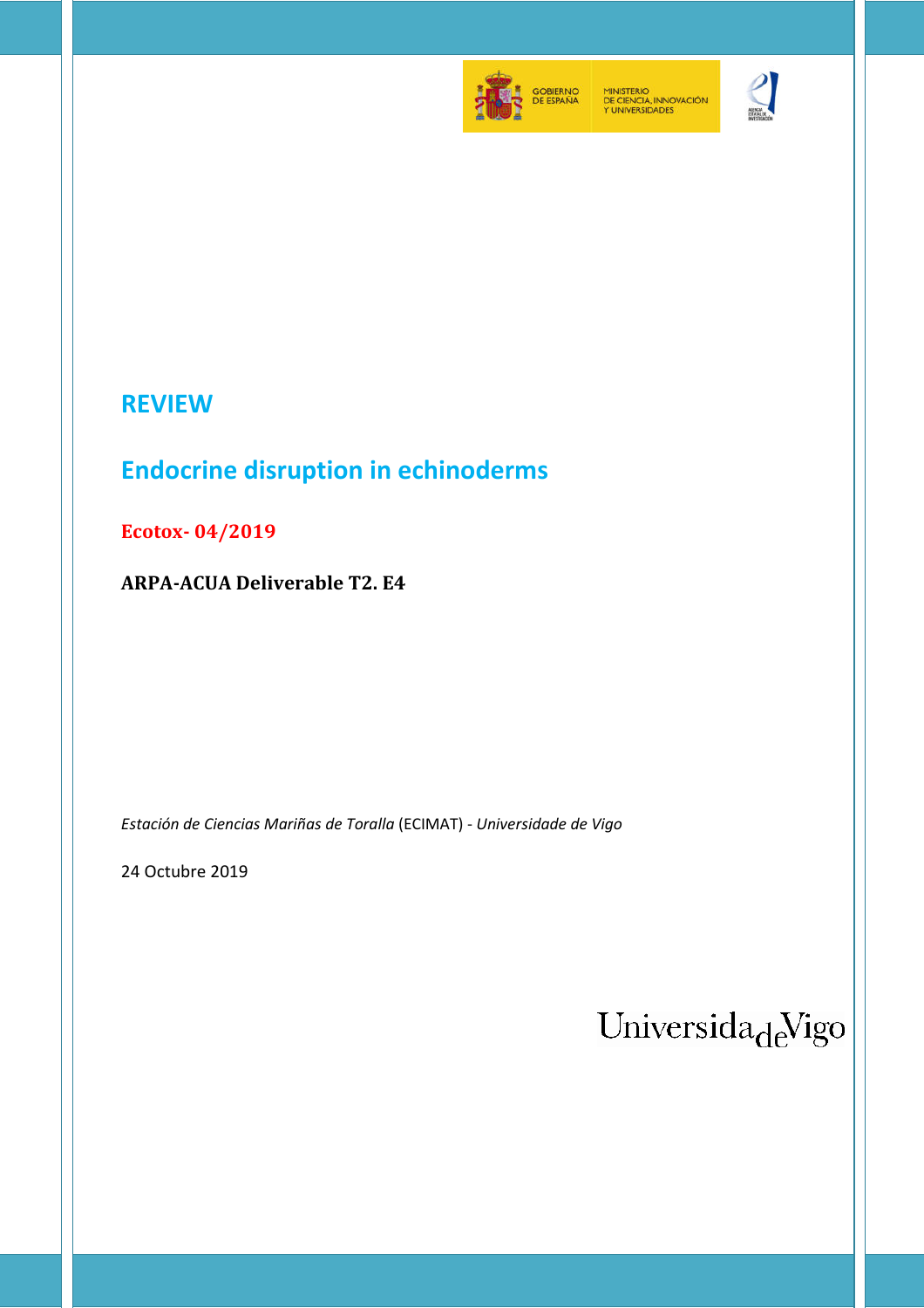**Ficha Técnica**

**Título**

*Review: Endocrine disruption in echinoderms.*

**Proyecto**

ARPA-ACUA: **A**lternativas ambientalmente **R**espetuosas para **P**olímeros y sus **A**ditivos químicos en el medio **A**cuático *(CTM2016-77945-C3)*

### **Autores**

Ricardo Beiras, *Departamento de Ecoloxía e Bioloxía Animal, Universidade de Vigo*.

Pedro Campoy, *Departamento de Ecoloxía e Bioloxía Animal, Universidade de Vigo.*

| Contacto                                                                          |         |             |
|-----------------------------------------------------------------------------------|---------|-------------|
| Ricardo Beiras, Departamento de Ecoloxía e Bioloxía Animal, Universidade de Vigo. |         |             |
| Email: rbeiras@uvigo.es                                                           |         |             |
| Web: http://ecotox.es/                                                            |         |             |
| Fecha                                                                             | Versión | Nº de págs. |
| 24 de octubre de 2019                                                             | 1       | 19          |
| Código: Entregable T2.E4                                                          |         |             |

Este documento debe ser citado como:

Beiras R., Campoy P., 2019. Review: Endocrine disruption in echinoderms. ARPA-ACUA Project. Deliverable T2-E4, 19 pp.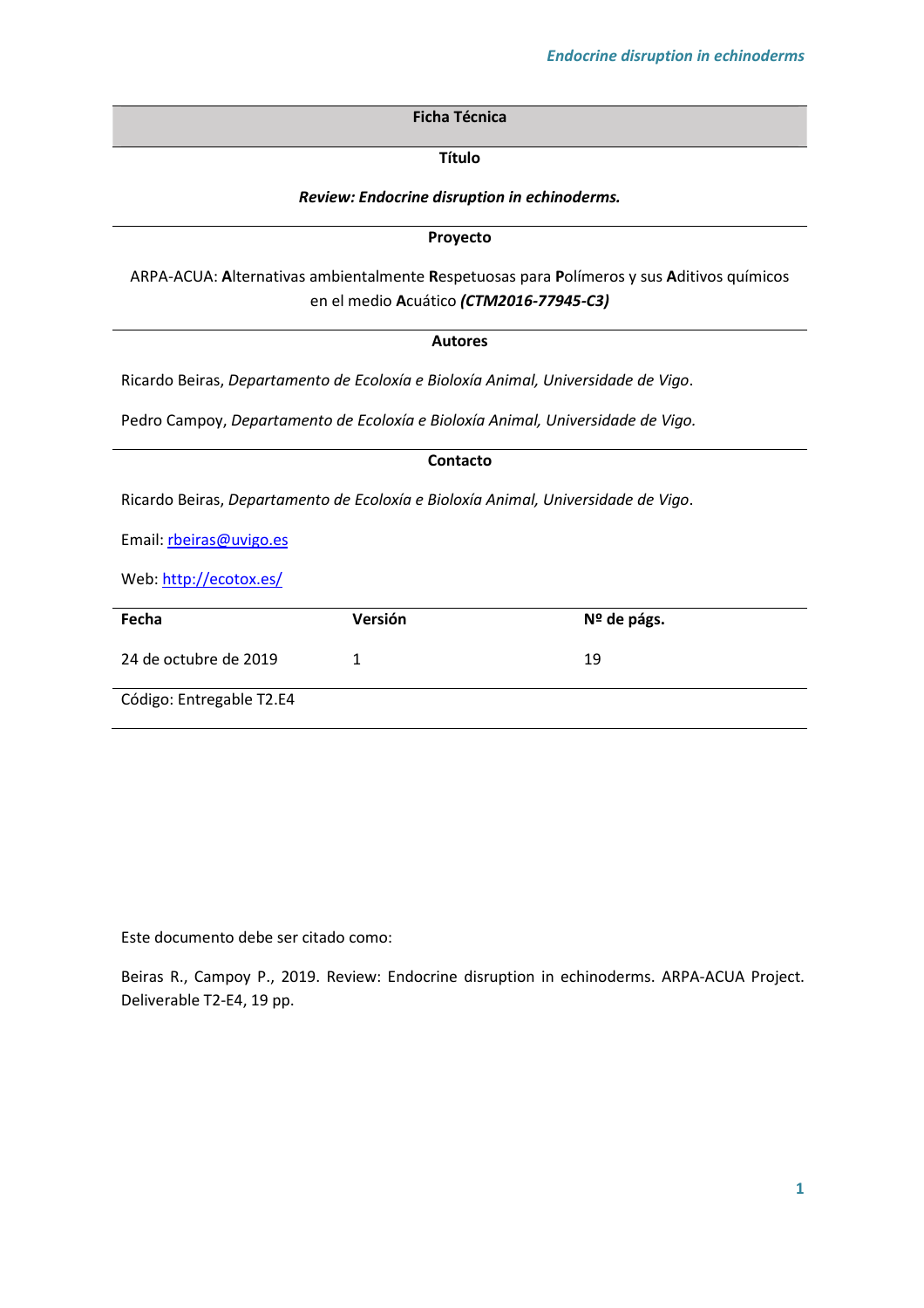#### **1. Endocrine disruption in echinoderms.**

In this work selected aspects of endocrine disruption on which limited information is available will be reviewed, in particular those concerning echinoderms. The importance of developing echinoderms studies is largely due to the limited knowledge on the endocrine physiology of echinoderm species that represent important components of marine ecosystems. Moreover, little is known on the molecular targets for the action of endocrine disrupters in these organisms, and only in few marine invertebrate species the genomics and proteomics approaches are being developed.

#### **1.1.Sex steroid hormones.**

Sexual differentiation, gametogenesis, and reproduction of vertebrates are controlled by **sex steroid hormones**: androgens, estrogens and progestogens (see Fig. 1) synthetized from cholesterol in the gonads of adults. Foreign compounds, called endocrine disrupting compounds (EDCs) can either interfere with the metabolism of these and other hormones or act as their mimics and bind to their receptors, thus impairing these fundamental processes for life. According to the World Health Organization, "an **endocrine disrupter** is an exogenous substance or mixture that alters function of the endocrine system and consequently causes adverse health effects in an intact organism, or its progeny, or (sub)populations." Chemicals acting as estrogens are called **estrogenic**. Many natural compounds are known to have abortive properties, and farmers have long known for instance that grazing sheep on new growth clover reduce pregnancies. We know now this is due to the action of phytoestrogens that can disrupt the normal metabolism of sexual hormones. However, only recent concern has been raised about the potential endocrine disrupting effects of synthetic chemicals such as **detergents**, **cosmetics components**, or **plastic additives** increasingly present in our environment (from Beiras, 2018). Endocrine disruptors typically enter the marine environment via effluents from sewage treatments plants, and from industry and agricultural runoff.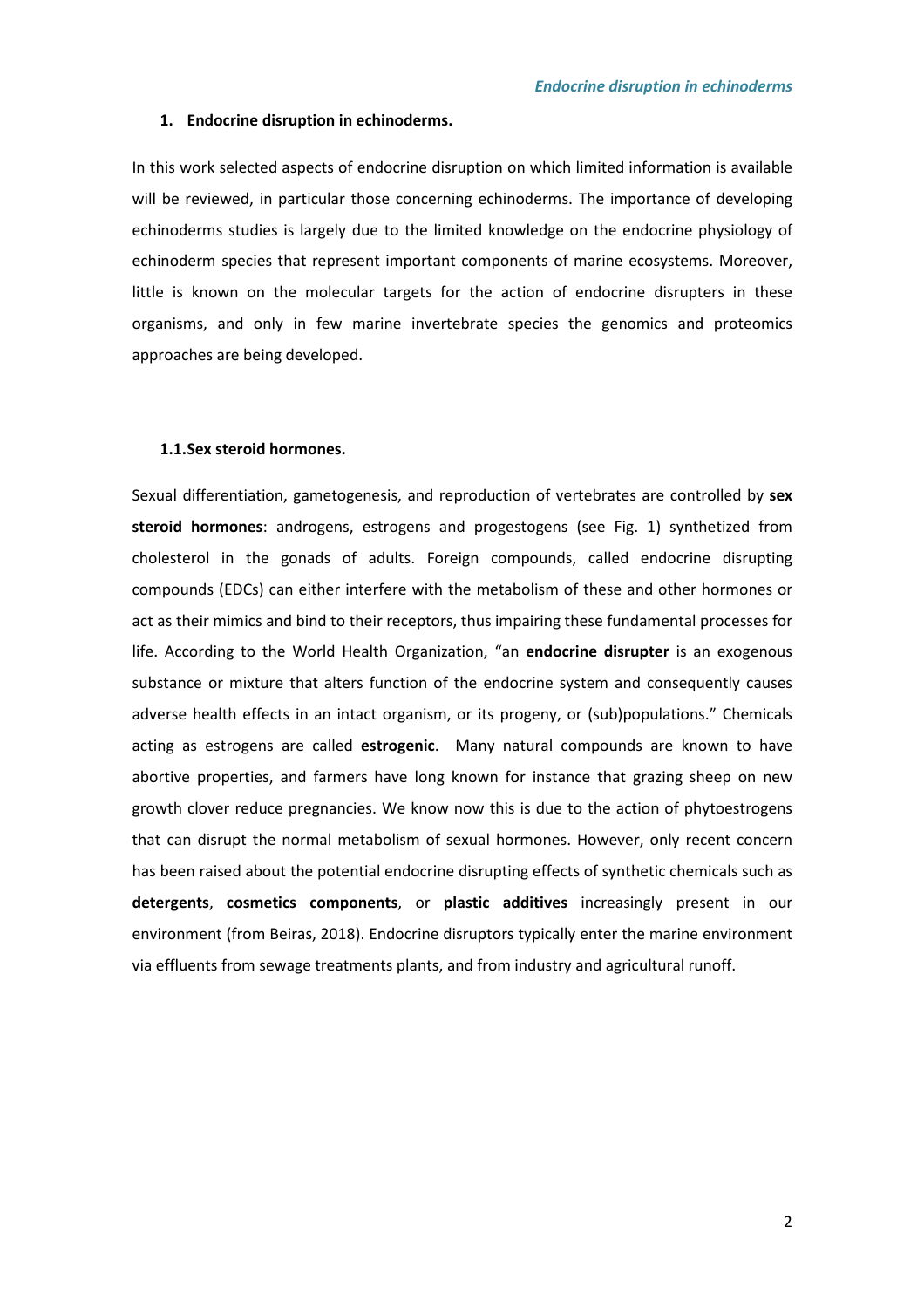



# **2. Estrogenic endocrine disruption.**

Most information on the biological effects and mechanisms of action of EDCs has been focused on vertebrates. (From Yamaguchi et al, 2005): In vertebrates, natural estrogen, such as **estradiol** (E2), regulates the estrogen-responsive genes by binding to a specific **estrogen receptor** (**ER**). Then the estrogen - ER complex interacts with the estrogen - responsive elements (EREs) of the target promoter genes to modulate their transcriptional activity. Among the estrogen-responsive genes, **vitellogenin** (**Vtg**), an estrogen-inducible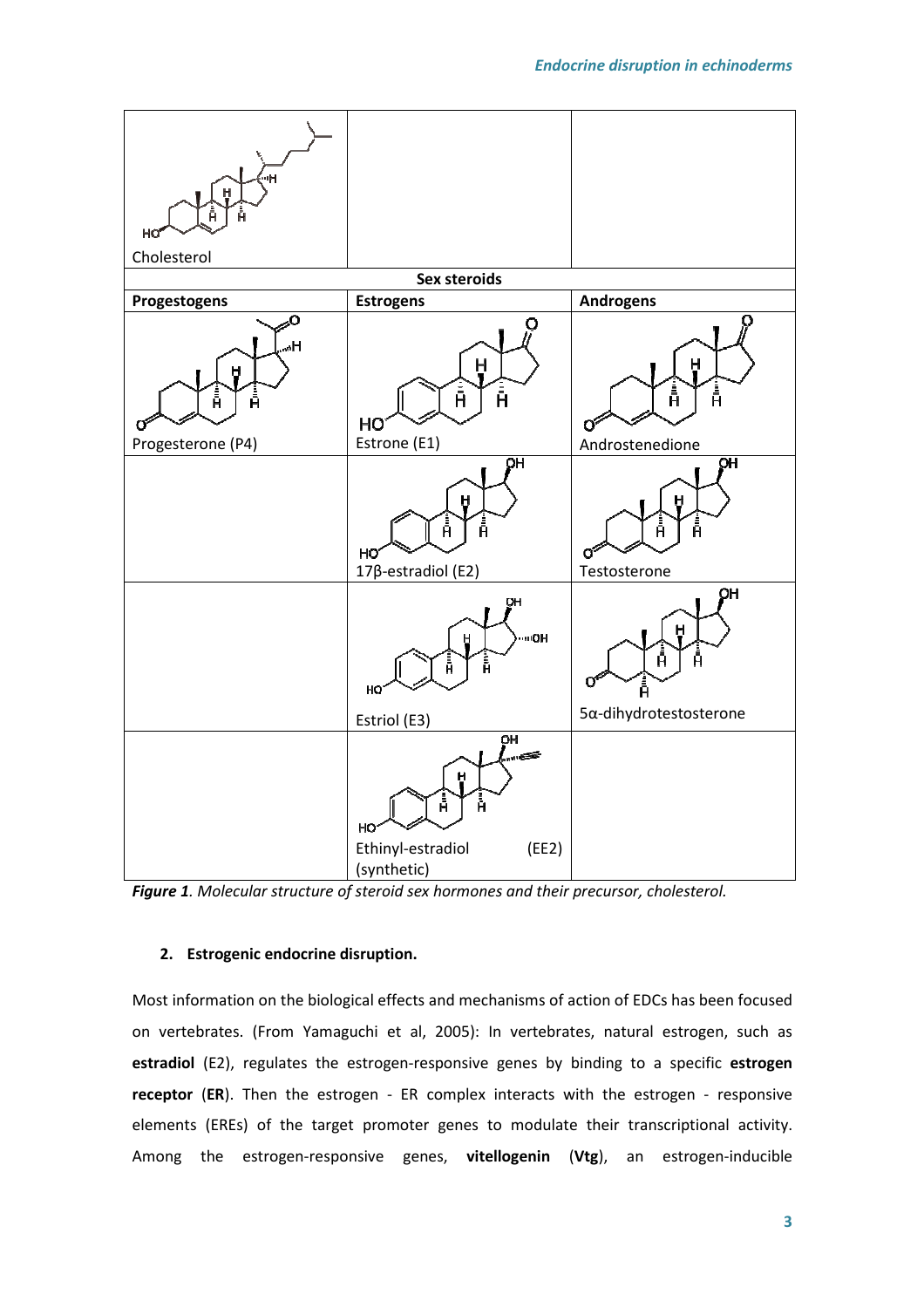phosphoprotein and complex precursor protein of egg yolk, is synthesized in the liver after stimulation of ovarian estrogens, transported to the ovary through the blood stream and incorporated into the oocytes in teleost fish. A high level of plasma and/or hepatic Vtg is observed in sexually mature females, whereas Vtg levels in males and sexually immature fish are normally very low. However, a number of environmental estrogens, such as alkylphenolic compounds [Bisphenol A, nonylphenol…], phytoestrogens, synthetic estrogens, and pesticides [methoxychlor] also induce Vtg synthesis in both males and females. Therefore, **Vtg production in male or juvenile fish has become a useful biomarker for detecting estrogenic contamination of the aquatic environment** (Sumpter and Jobling, 1995). Previous studies demonstrated significant increased plasma Vtg in male goldfish (*Carassius auratus*) fed the phytoestrogen-enriched fish diet (Ishibashi et al., 2004). Moreover, they reported that bisphenol A (BPA) and its metabolite 4-methyl-2,4-bis(4-hydroxyphenyl) pent-1-ene (MBP) have ER binding potency, and MBP showed significantly higher hepatic Vtg induction in male medaka than BPA (Watanabe et al., 2003). Measurement of estrogen-responsive protein such as Vtg has included Western blotting analysis, radioimmunoassay (RIA) and enzyme-linked immunosorbent assay (ELISA), and all have been commonly used in various teleost fish, such as common carp (*Cyprinus carpio*), fathead minnow, zebrafish and medaka (Nilsen et al., 2004), and also in *Cyprinodon variegatus* (see Hemmel et al. 2002). On the other hand, the **induction of Vtg gene expression occurs almost immediately after estrogenic compound exposure, in comparison with the induction of Vtg protein production** (Arukwe et al., 2001). However, little is known about the expression patterns of estrogen-responsive genes such as those encoding for **Vtg** and **ER** in male fish exposed to xenoestrogens, although the **measurement of specific mRNA coding for these biomarkers provides a particularly sensitive monitor** of endocrine status in fish.

#### **3. Role of sex steroids in echinoderms.**

It is general accepted that endocrine-disrupting chemicals are partially responsible for reproductive and development alterations in wildlife. Donahue and Jennings (1937, cited by Wasson & Watts 2013) found that an oil-soluble substance extracted from the ovaries of *Lytechinus variegatus* induced vaginal growth in ovariectomized rats. Since then, considerable evidence has been published supporting that vertebrate-type **sex steroids**, progesterone, estrogens (17β-estradiol and estrone) and androgens (testosterone) **are synthesized by echinoderms** (Botticelli et al. 1961; Dieleman & Schoenmakers 1979; Wasson et al. 2000a, b; reviewed by Wasson & Watts 2013). Lavado et al. (2006a) and Wasson & Watts (2013) reviewed the metabolic pathways involved in the synthesis of estrogens in echinoderms (see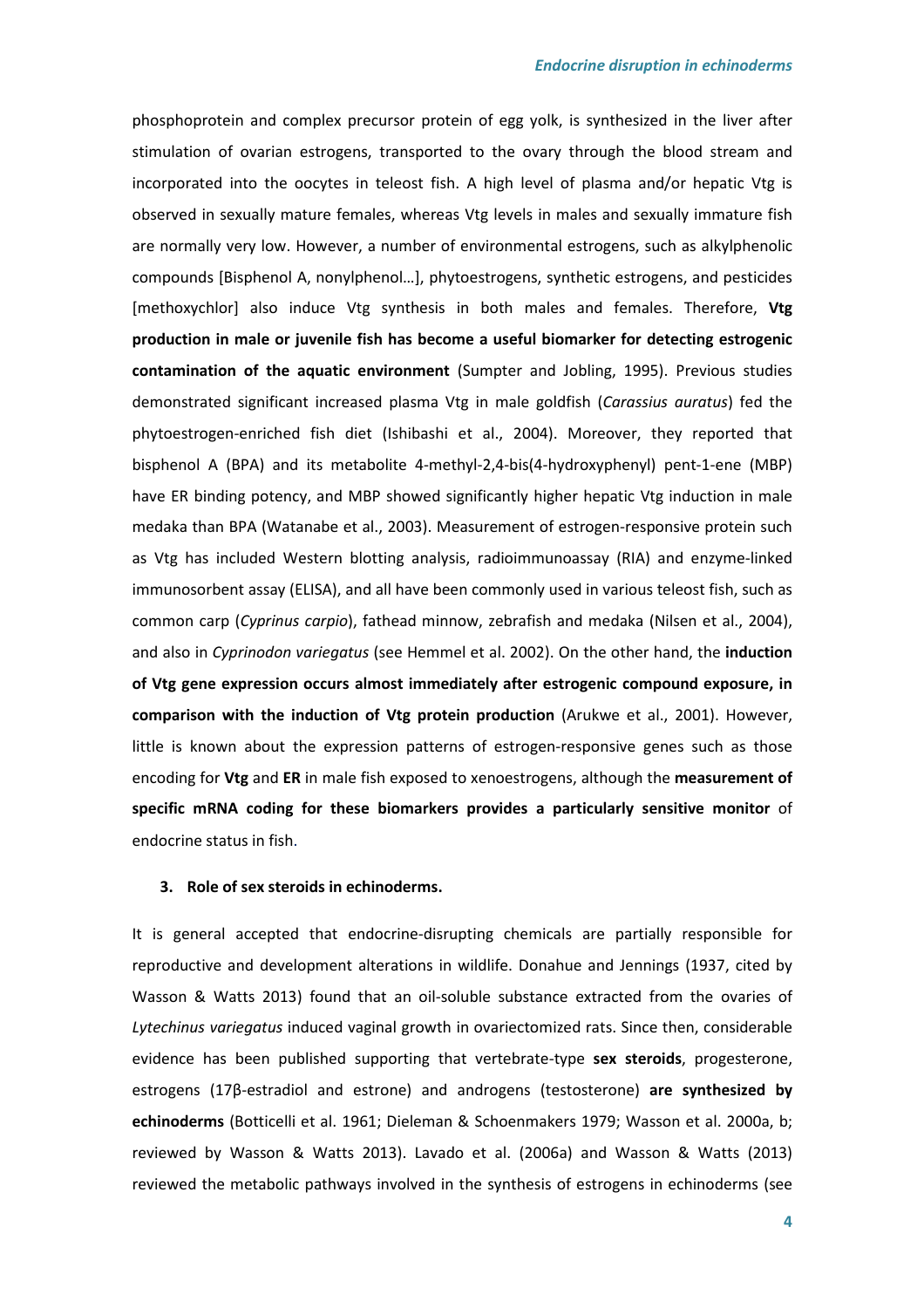Fig. 2). However, estradiol and testosterone **levels are maturity-stage and sex independent**, and no clear patterns of seasonal differences in neither testosterone or estradiol content were found (Wasson et al. 2000a, Lavado et al., 2006ab in *Paracentrotus lividus* and *Antedon mediterranea*; Barbaglio et al. 2007 in *P. lividus*).

In addition, 80 to 99.8% of testosterone and estradiol in *A. mediterranea* were in **esterified** form (Lavado et al. 2006b), as a consequence of phase II activity (acyl-transferases) (Lavado et al. 2006a). In vertebrates esterified steroids are assumed to be inactive (do not bind to the estrogen receptor), but in echinoderms no ER were identified up to date and ER-independent mechanisms of activity for the esterified steroids cannot be discarded.

Evidence supporting a role of steroids in gametogenesis comes chiefly from starfish. Both estrone and estradiol injected daily for 16 days caused an increase in egg diameter and protein content of the ovaries caused an increase in egg diameter and protein content of the ovaries in starfish (Takahashi and coworkers<sup>1</sup>, Barker & Xu 1993<sup>2</sup>). Concerning sea-urchins, injection of estradiol to adult *P. lividus* for 10 weeks did not influence the maturation stage of the gonads and the development of the gametes (Sugni et al. 2012). In *L. variegatus* fed with estradiol the ovarian index was 54% greater due to increased volume occupied by nutritive phagocytes but egg diameter was smaller, while progesterone increased the testis index by 56% (Wasson et al. 2000c). Varaksina & Varaksin<sup>3</sup> found that injection of estradiol dipropionate increased ovarian index, number of mature oocytes, and protein synthesis in ovaries during gametogenesis but not in mature individuals (stage III "before spawning"). However, the same treatment also increased protein synthesis in male sea-urchin gonads (Varaksina & Varaksin 2001).

Levels of steroids detected in *L. variegatus* sea-urchin were low compared to starfish, and this might reflect paracrine-like mechanisms in cell signaling (i.e. interaction between a messenger and a cell in close proximity to the place of synthesis of the messenger), as compared to endocrine-like mechanisms proposed to regulate gonad function in asteroids. Wasson et al. (2000a) speculate that the different anatomy of starfish, where nutrients are distantly stored in the pyloric ceca of the digestive system, in contrast with echinoids where nutrients are stored directly in the gonads, may explain the lower levels of steroids in the latter.

l

<sup>1</sup> Takahashi (1982a): daily injection of estrone for 16 days significantly increased ovarian protein in *Asterina pectinifera*; but: Takahashi (1982b): same treatment in testes also increased gonad index

<sup>&</sup>lt;sup>2</sup> Injecting estradiol-17β (1.2 μl of 1 × 10−7 M per 10 g body weight) or estrone (1.2 μl of 2 × 10−7 M) daily into the starfish *Sclerasterias mollis* for 16 days at early stage one of the gametogenic cycle caused an increase in the estrone and progesterone levels in the ovaries. There was a significant increase in the sizes of oocytes and protein levels in the ovaries of treated animals, but no effect on gonad index.

<sup>&</sup>lt;sup>3</sup> Increase in ovarian index and number of mature oocytes is reported by Varaksina & Varaksin 1987 cited by Wasson& Watts (2013); increase in protein synthesis reported by Varaksina & Varaksin (2002).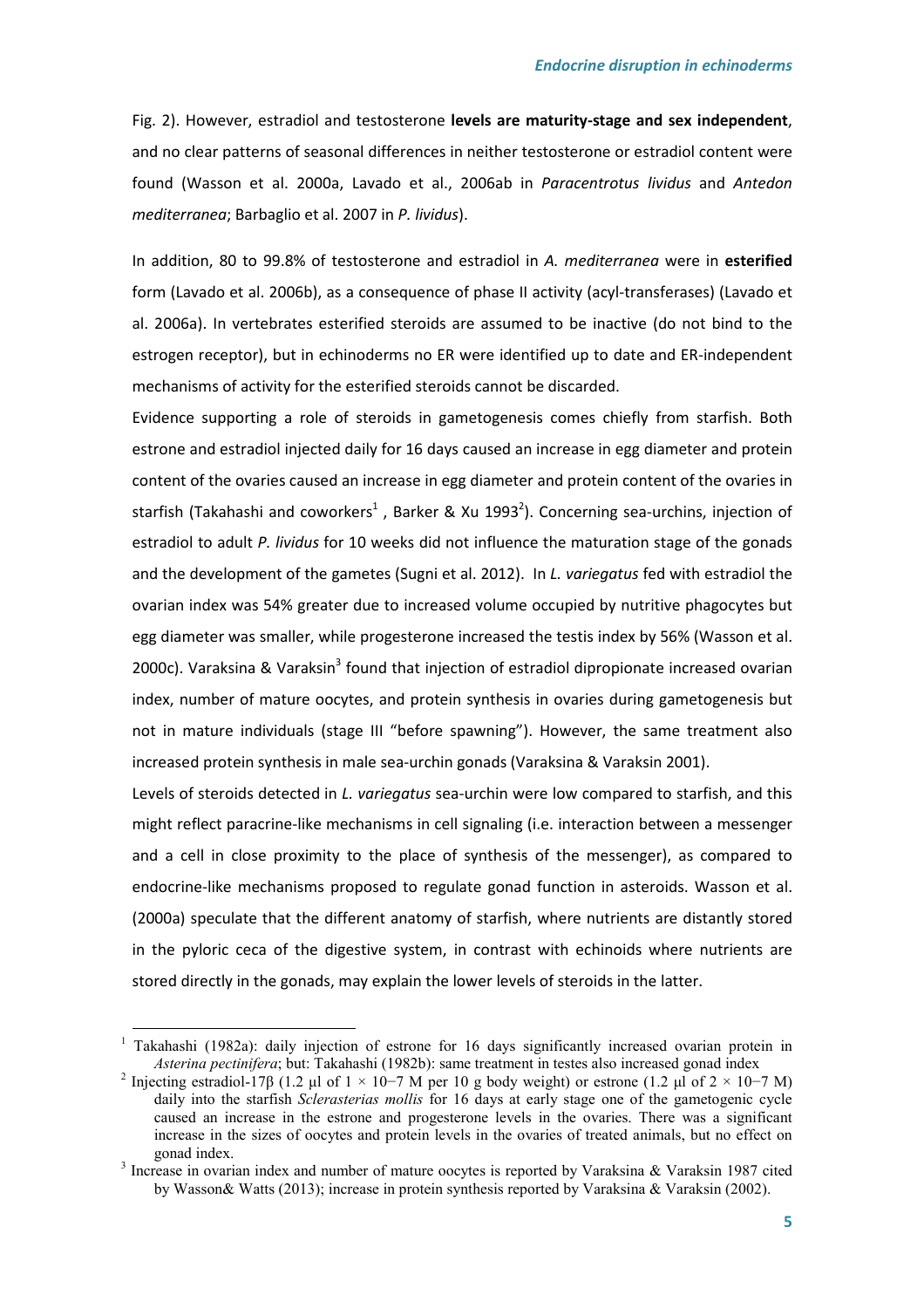

*Figure 2. Schematic representation of the steroid synthesis and metabolism pathways in Paracentrotus lividus, Lavado et al. (2006a) (above), and in Lytechinus variegatus, Wasson & Watts (2013) (below)* 

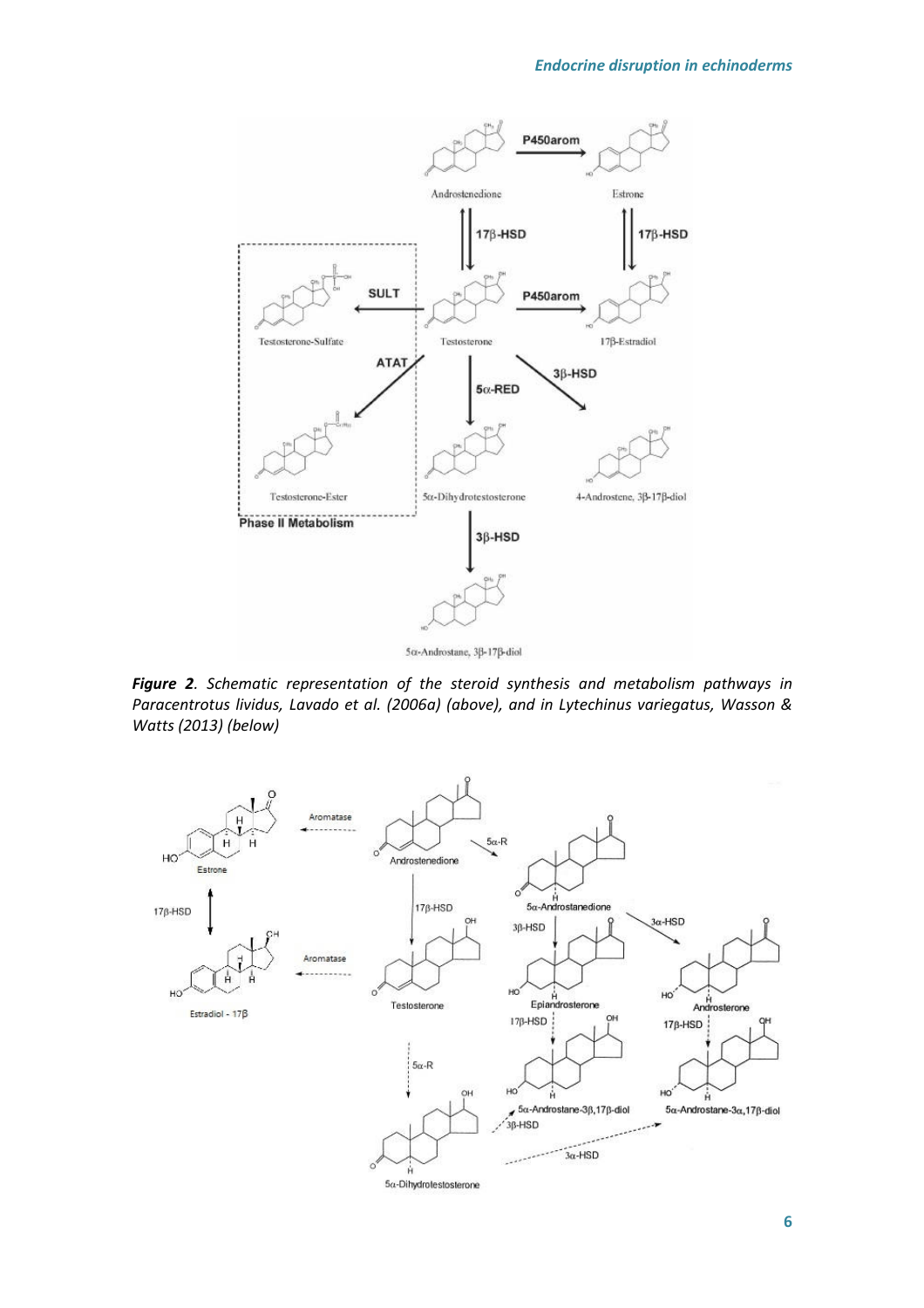#### **4. Mayor Yolk Protein, MYP.**

In echinoids<sup>4</sup> the main yolk precursor protein is MYP (major yolk protein or major yolk precursor<sup>5</sup>) while in asteroids it seems to be **vitellogenin** (Prowse & Byrne 2012, Alqaisi et al. 2016, but see also Zazueta-Novoa et al. 2016). However, in both cases these proteins are expressed in both sexes (for sea-urchin see Unuma et al. 1998). Exposure of echinoid coelomocytes to  $10^{-6}$ M estradiol failed to induce MYP synthesis (Harrington & Ozaki 1986). Exposure of sea-urchin larvae to β-estradiol failed to interfere with MYP gene expression, although at the six-armed stage (but not at later stages) estrone did suppress MYP expression (Kiyomoto et al. 2008).

In sea-urchins, MYP, a glycoprotein of 170–180 kDa, is the most abundant protein in the yolk granules of **eggs**, and it is also present in in the **nutritive phagocytes<sup>6</sup>** (NP) of the gonad in both sexes (Walker et al. 2013)<sup>7</sup>. During egg embryogenesis the MYP is partially replaced by cleavage products (Scott & Lennarz 1989; see also Kari & Rottmann 1985). Therefore, MYP was related to the vitellogenin of vertebrates and insects. However, MYP aminoacid sequence is not homologous to vertebrate Vtg but rather to iron-binding **transferrin<sup>8</sup>** (Brooks & Wessel 2002, Yokota et al. 2003). According to Unuma et al. (2010), MYP has **two isoforms** with slightly different molecular masses: the coelomic fluid MYP (180 kDa) would be a precursor of the egg MYP (170 kDa)<sup>9</sup>. The precursor form initially called vitellogenin<sup>10</sup>, constitutes 70% of the protein within the coelom. This fits with previous findings by Harrington & Easton (1982) who had described the MYP in the coelomic fluid as a precursor of the egg MYP. Antibodies for the egg MYP and this coelomic protein cross-react.

The MYP may be synthesized in the digestive tract, exported to the coelomic fluid through the coelomic spherule cells, and from there a portion further exported to the gonads, or synthetized de novo in the NP of the gonads. MYP mRNA was found in the epithelium of the digestive tract and in the NP of ovaries and testis, but not in germ cells (Unuma et al. 2010).

The role of the MYP seems to be much broader than a simple source of nutrients for the gametes. In *P. lividus*, Cervello & Matranga (1989) identified both the coelomic and gonad

l

 $4$  Actually in Echinozoa, which includes Echinoidea and Holoturioidea (Prowse & Byrne 2012).

<sup>&</sup>lt;sup>5</sup> Both denominations have been published but notice that, since MYP is present in the mature egg, and Walker et al. (op. cit.) report that vitellogenin is a precursor of MYP present in the coelom, the term Mayor Yolk Precursor seems misleading and thus should not be used.

<sup>&</sup>lt;sup>6</sup> Somatic cells of the gonads that supply nutrients to the developing germ cells.

<sup>&</sup>lt;sup>7</sup> MYP reaches 80% of the protein content in the gonads of both sexes (Unuma et al. 2003).

<sup>&</sup>lt;sup>8</sup> However, unlike transferrin, MYP is ironless and binds calcium (Noll et al. 2007).

<sup>&</sup>lt;sup>9</sup> nutritive phagocytes contain both types.

<sup>&</sup>lt;sup>10</sup> A *S. purpuratus* Vtg gene of ca. 19 Kb was described by Shyu et al. (1987).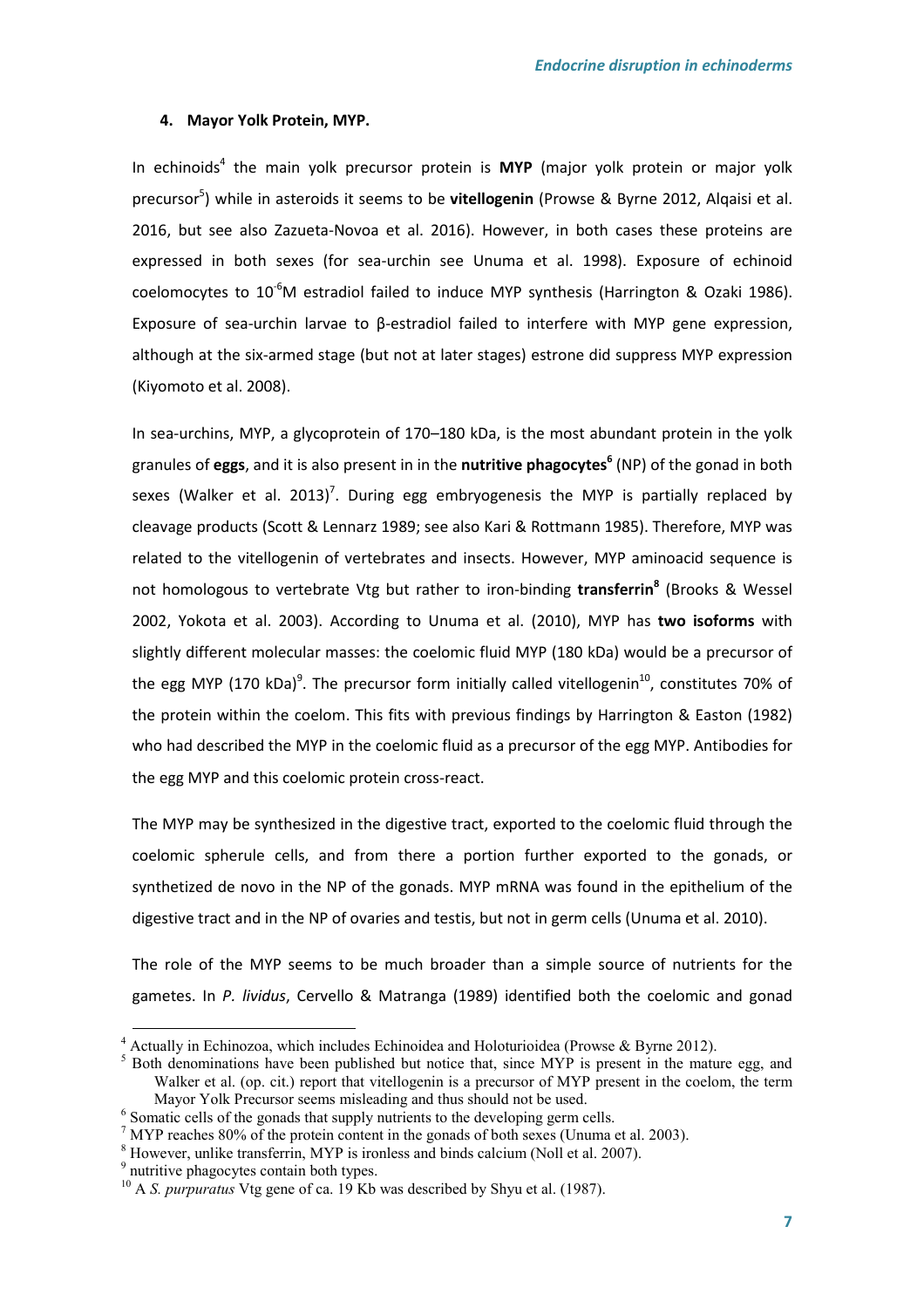forms of MYP - formerly termed sea-urchin Vtg -, as presurcors of a large oligomeric glycoprotein isolated from blastula embryos termed **toposome**, so called because it expressed positional information essential for cell adhesion during sea urchin embryogenesis (see also Gratwohl et al. 1991). According to Dev & Robinson (2014), the MYP of sea-urchins has a complex tertiary structure (a hexamer<sup>11</sup>) whose changes enable this protein to drive membrane-membrane interactions essential for egg cleavage and **embryo development**. Differences between the egg and coelomic fluid forms of the MYP may reflect differing functional responsibilities.

MYP seems to play a role in **larval development** also, since MYP mRNA was detected using Real Time PCR starting in the early 8-arm pluteus stage and its expression increased until metamorphosis, with a subsequent decrease but persistence of expression in juveniles (Unuma et al. 2009). Immunohistochemistry located the larval MYP synthesis in the larval digestive tract. According to its molecular weight (180 kDa), larval MYP belongs to the coelomic type (see above). Unuma et al. (2009) suggest that a major role of larval MYP is **Zn transportation** from the digestive tract to tissues<sup>12</sup>.

The coelomic form of the MYP has been speculated also to play **defensive role**, in a similar way to insect transferrins whose expression is up-regulated after bacterial challenge (see Discussion in Yokota et al. 2003).

In females, MYP is present in the eggs even after fertilization, while in males it can no longer be recognized in the testis after gametogenesis is completed (Walker et al. 2013). Unuma et al. (2003) reported a gradual decrease in *Pseudocentrotus depressus* gonad MYP along gonad development, particularly remarkable in male individuals, which lack MYP at full maturity (Figure 3). A marked decrease in *P. lividus* toposome along gonad development has been reported for both sexes, but particularly dramatic in male sea-urchins (Ghisaura et al. 2016). They found a drop occurring in toposome abundance in gonadal stage I and III, with complete disappearance of toposome in stage IV males (see Figure 3).

l

<sup>11</sup> Toposome, isolated from the sea urchin *Tripneustus gratilla* or *Paracentrotus lividus* appears to be a glycoprotein composed of six identical polypeptides of 160–170 kDa in size, depending on the species [...] proteolytically processed after fertilization into smaller molecular-mass species [Noll et al.,  $(1985)$  cited by Hayley et al.  $(2008)$ ].

<sup>&</sup>lt;sup>12</sup> The same role would be played in adults also, explaining elevated levels of coelomic MYP in females during early gametogenesis (Unuma et al. 2007), due to the high demand of Zn demanded by oogenesis.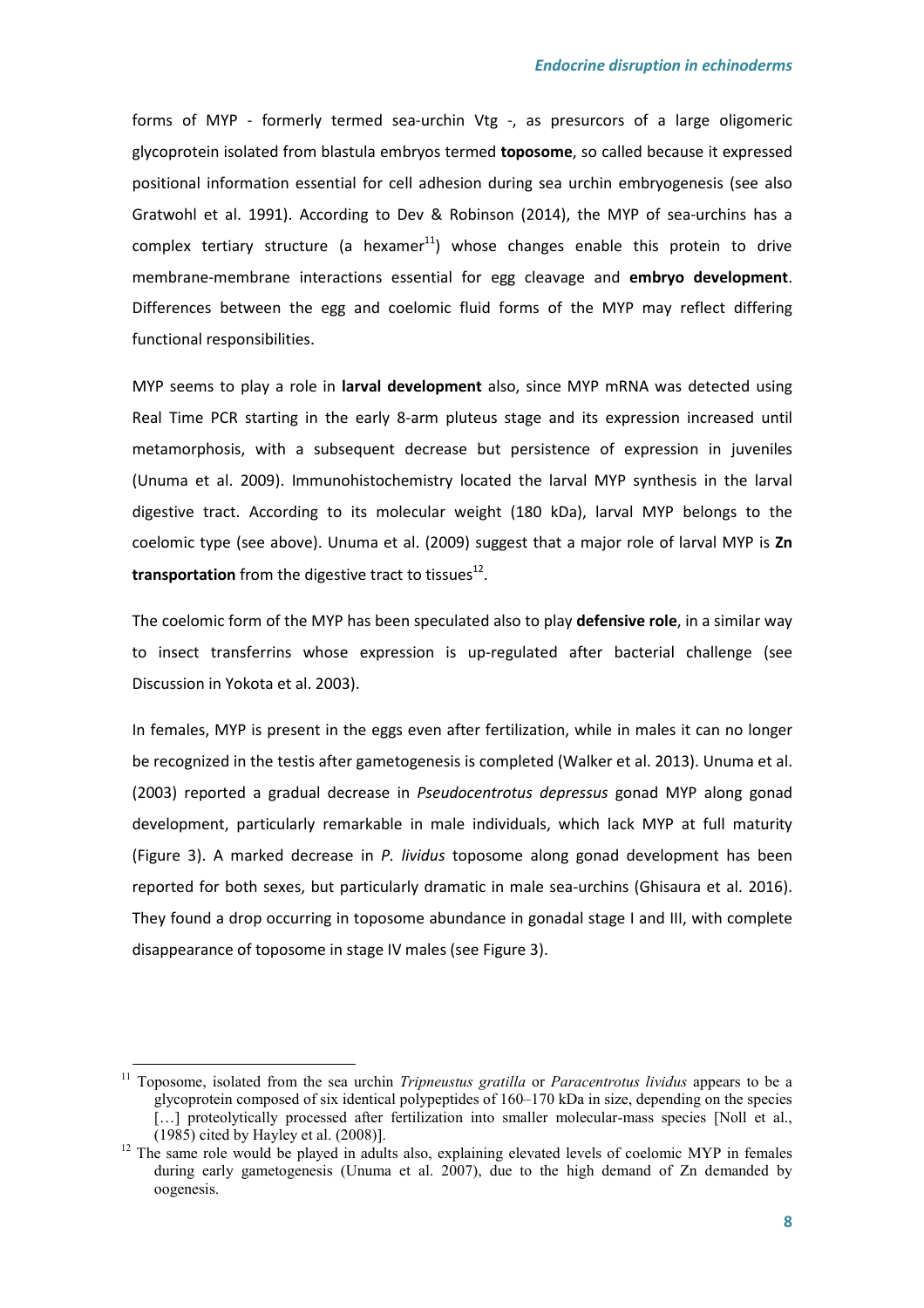Another subset of yolk proteins, the **YP30** family, unlike the MYP, are synthetized in situ by the oocyte. In *S. purpuratus* YP30 protein forms belonging to 4 clades have been described, with clades 1 and 2 expressed mainly in oocyte and clade 3 in the larva (Song et al. 2006).



*Figure 3. Diagram of the nutritional role of major yolk protein (MYP) in sea urchin reproduction (left) and histogram illustrating the relative percentage of toposome (right) in different maturation stages for both sexes. F, females; M, males. Figures from Unuma et al. 2003 and Ghisaura et al. 2016.* 

### **5. Endocrine disrupting xenobiotics in echinoderms.**

In a similar way to what is reported for vertebrates, the EDCs in echinoderms not only affect the reproductive biology, but also the immune system, as shown by some studies in asteroids and echinoids with PCBs and TBT (Coteur et al. 2001; Matranga et al. 2005). Endocrine disruption by androgenic and anti-androgenic xenobiotics has been reported in echinoderms (Sugni et al. 2007). TBT and the androgenic xenobiotic TPT caused P450 aromatase inhibition in *P. lividus* and increased testosterone levels in *A. mediterranea* (but not in *P. lividus*) (Lavado et al. 2006ab). TPT at nominal 100-200 ng/L caused oogenesis inhibition, a reduction in egg diameter and a concomitant decrease in estradiol concentration in *P. lividus* (Sugni et al. 2007). Other authors reported evident anomalies in sea urchin spermatogenesis and reduced sperm motility after long-term exposure to phenols (Au et al. 2003). In addition, results on crinoids demonstrated that PCBs and 4-nonylphenol can affect regenerative development by inducing marked abnormalities in growth rate, cell proliferation and migration, cell / tissue rearrangement and cytological disorders (Carnevali et al. 2001; Carnevali et al. 2003).

In our laboratory, we corroborated no clear patterns in the physiological endpoint, gonad index, after a waterborne exposure to different concentrations of tris-chloroisopropyl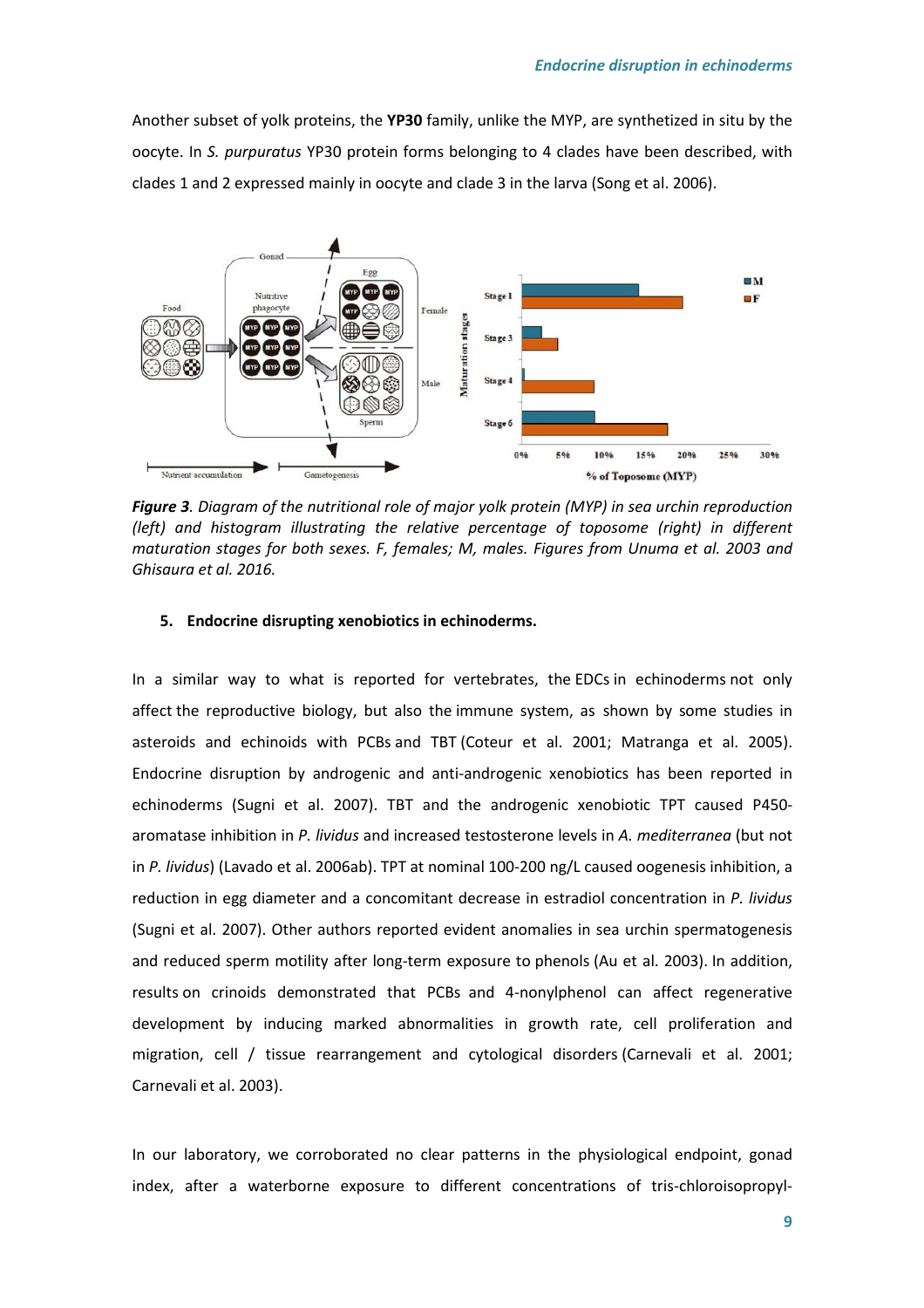phosphate (TCPP) (a flame retardant used in plastics), the synthetic hormone ethinyl-estradiol (EE2) and the esterified hormone estradiol dipropionate (EDP), with individuals exposed during 7 and 28 days (Figure 4). No significant differences were found between groups of treatment individuals and solvent control (CTRL).



*Figure 4. Gonad Index (mean ± SD, n = 20) of female (a-c) and male (b-d) P. lividus sea-urchins exposed for 7 days (black bars) and 28 days (grey bars) to TCPP and EE2 (a-b) and EE2 and EDP (c-d). No significant data (P < 0.05) differences to control (CTRL).* 

In sea-urchins, the size of the gonads, and thus the **gonad index** (gonad weight divided by body weight or diameter) **does not** necessarily **relate to the progress of gametogenesis**, and one must resort to observation of the relative size and abundance of germinal and somatic cells in histological sections in order to determine the stage of gametogenesis (Walker et al. 2013). Therefore, **changes in gonad size are not considered as a suitable endpoint** to study endocrine disruption, and gonad index does not correlate either with estrogen levels (Barbaglio et al. 2007).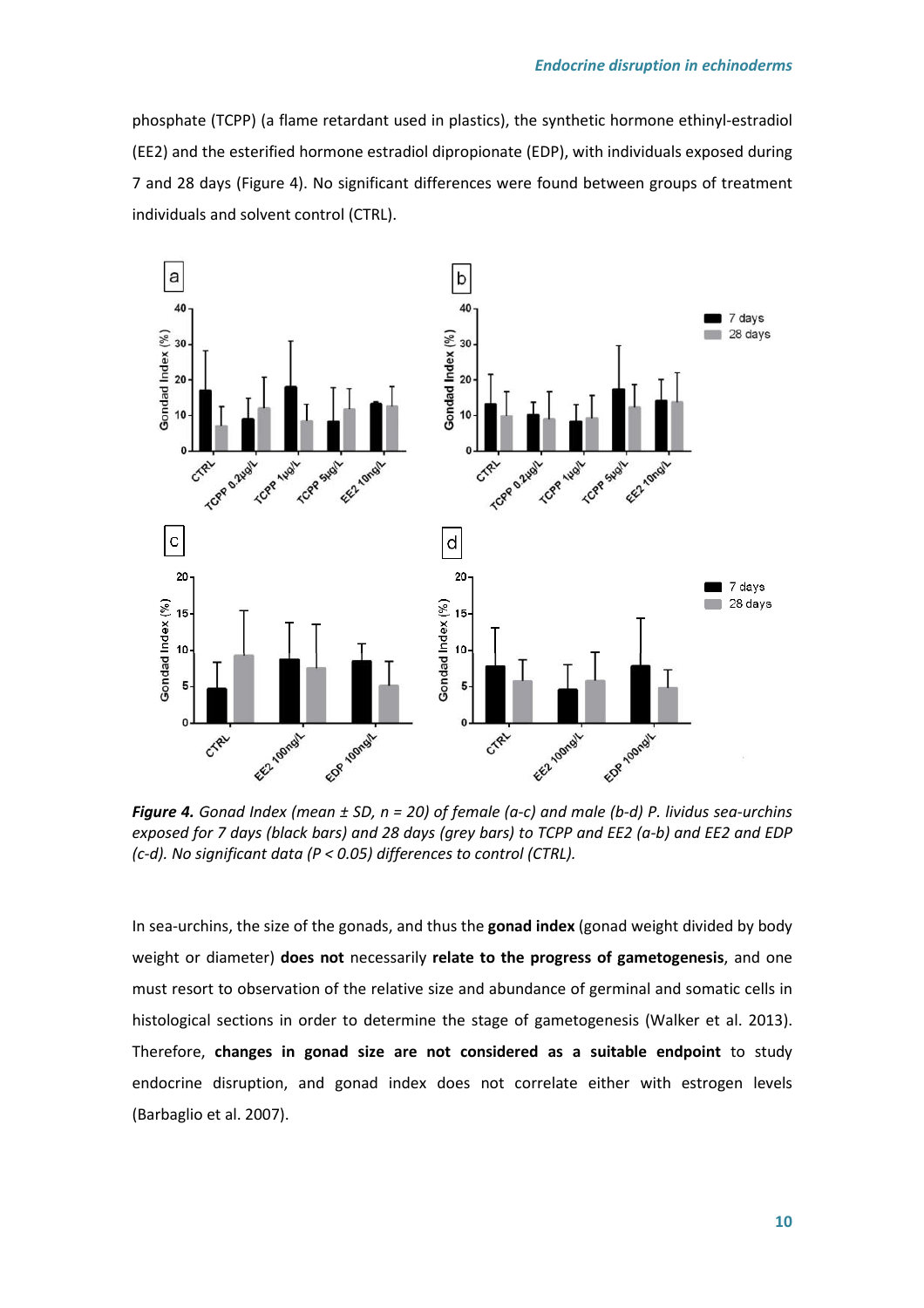Histological observation is time and labor consuming. Several scales to classify male and female gonad developmental stages are available (Fuji, 1960; Byrne, 1990). Differences among discrete stages are somewhat observer dependent and reading is not automatable. To overcome these limitations Mantilla-Aldana et al. (2019) developed a Pixelar Index based on image analysis of hematoxylin and eosin stained sections of the gonads (see figure 5). This stain makes a difference in the color pattern between germinal or gametogenic cells (which are basophilic and show violet color) and the nutritive phagocytes and non-germinal accessory cells (which are eosinophilic and show pink color). In order to consider the very different anatomy of the male and female gonads, two PI were calculated, the second taking into account not only the proportion of germinal vs somatic cells but also the empty spaces created in the gonads after spawning.

Pixelar Indices PI<sub>1</sub> and PI<sub>2</sub> are quantitative, objective and observer-independent tools to monitor the gametogenic cycle of female and male sea urchins. Both indices show a bellshaped relationship with gametogenic stage and fit well to Gaussian models. However, in females PI values markedly increase until stage IV, whereas in males the shape of the curve is flatter and more symmetrical, and similar PI values are recorder for stages II, III and IV. This is consistent with a lower energy investment and a more sustained spawning period in male sea urchins. Research with data obtained from other populations and spanning all year round will be necessary to choose the best PI.



**Gametogenic Stage** 

*Figure 5. Pixelar Indices, PI1 (squares) and PI2 (triangles) by sex depicted as a function of the gametogenic stage in P. lividus sea urchins. Data were correlated to bell-shaped Gaussian models with r<sup>2</sup> ranging 0.937-0.999.*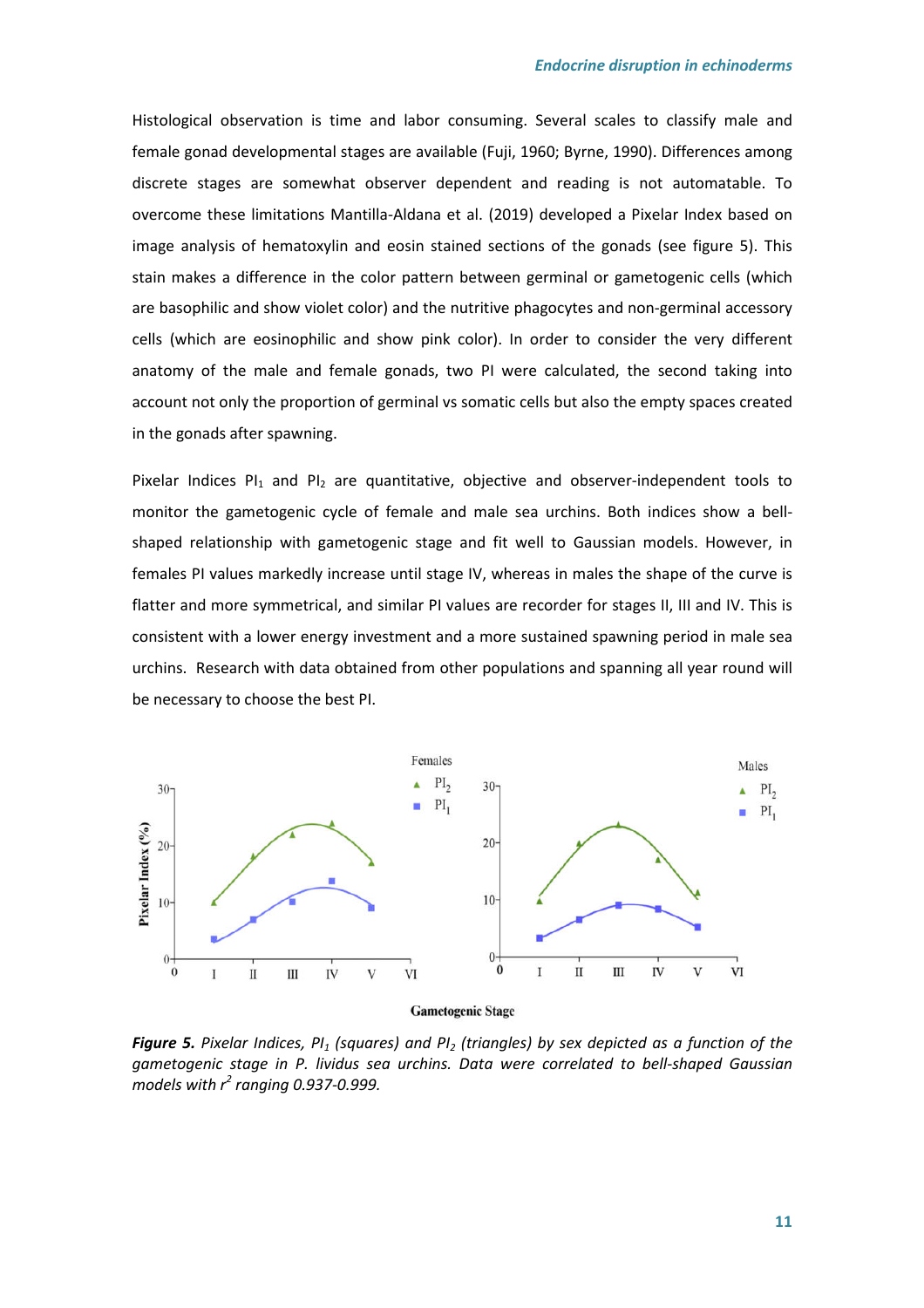In our studies, Pixelar Index 1 was used for the assessment of the stage of development in male and female gonads after TCPP, EE2 and EDP exposure. In Figure 6, PI values of experimental studies carried out in our laboratory are shown. In females exposed during 28 days, significant data were achieved in EE2 (10ng/L) and TCPP (1ug/L) respect to solvent control. However, in a second experiment with an increase nominal concentration of EE2 and also EDP (100ng/L), no significant effects were achieved in any sex and time-point (see Figures 6c and 6d). For this reason, anatomical changes in the gonads demand long term exposures. Alternative tools for the observation of endocrine disruption related to gametogenesis and gonad development may be based on the distribution and abundance of proteins with functions related to gametogenesis and differential roles among sexes.



*Figure 6. Log Pixelar Index 1 (mean ± SD, n= 20) of female (a-c) and male (b-d), P. lividus seaurchins exposed for 7 d (black bars) and 28 d (grey bars) to to TCPP and EE2 (a-b) and EE2 and EDP (c-d). Asterisks indicate significant (P < 0.05) differences to control (CTRL).* 

#### **6. Omics tools for the study of EDCs.**

The omics tools provide global knowledge of all the macromolecules in a cell, tissue or organism at a given time, and allow exploring any change in mRNA or protein levels associated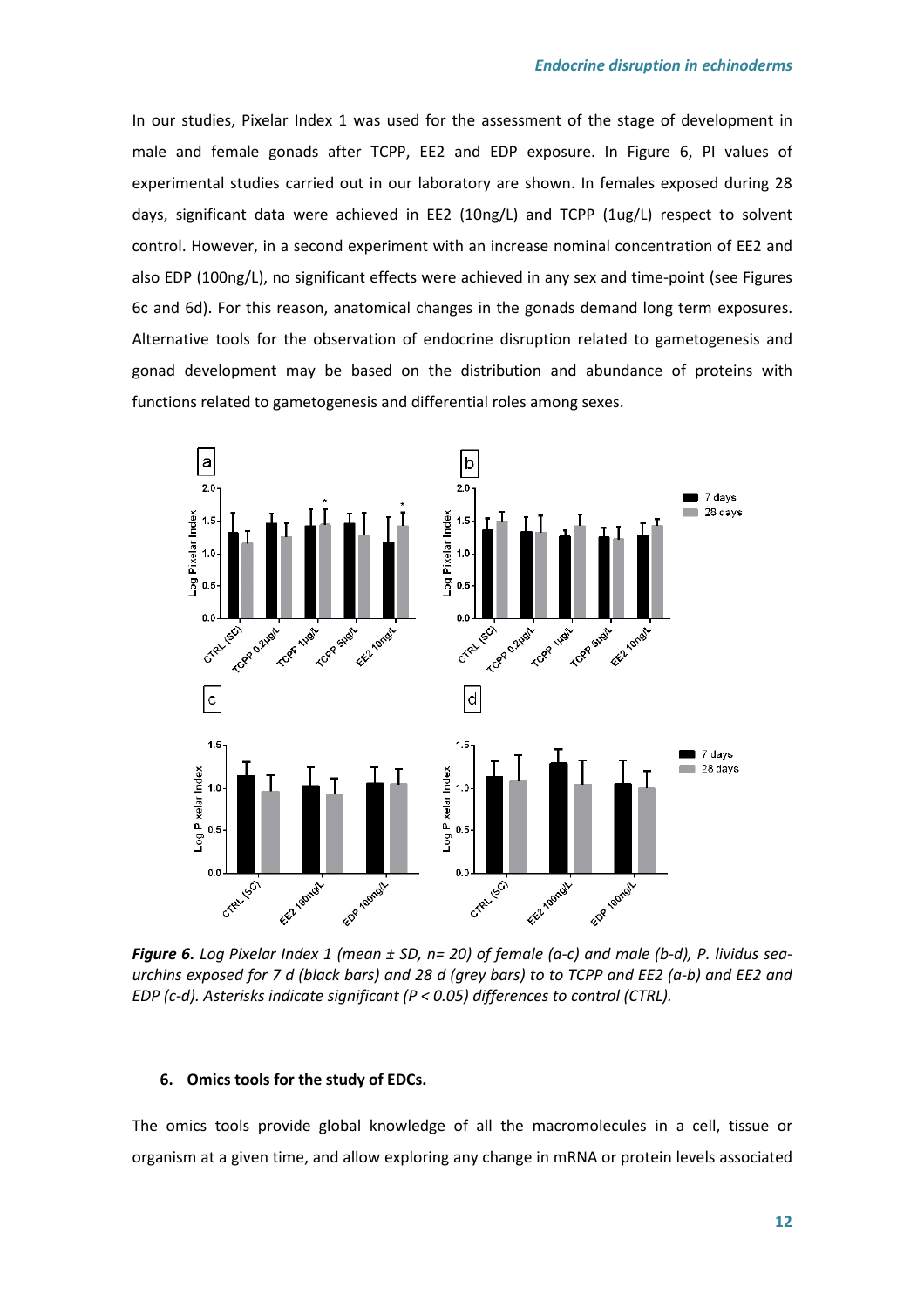with chemical exposure, including xenoestrogens. The complete genome sequence of *Strongylocentrotus purpuratus* has been determined (Sodergren et al. 2006), and information on the genomes of this and other echinoderms is publically available at the open Echinoderm genomic database (http://www.echinobase.org). This triggered omics studies on gene expression and protein synthesis searching for specific genes or proteins (e.g. MYP) that may serve as markers of the gametogenesis and gonad maturation in echinoderms (e.g. Song et al. 2006; Ghisaura et al. 2016).

Estrogen control of MYP expression has been suggested by several studies (Harrington and Ozaki, 1986; Shyu et al. 1987; Kiyomoto et al. 2008). In vertebrates, estrogens regulate the expression of both vitellogenin and transferrin genes. The hormone first binds to the estrogen receptor (ER) and then the resulting complex attaches to short DNA sequences known as estrogen responsive elements (EREs) located upstream of the modulated genes (Prowse and Byrne, 2012). A palindromic sequence, present in vertebrate EREs and essential for estrogen control, has been found upstream MYP gene, strongly suggesting an estrogen involvement in the protein expression (Shyu et al. 1987).

Information available in literature and the echinobase information system now includes genomic information for eight echinoderm species: *S. purpuratus, Strongylocentrotus fransciscanus, Allocentrotus fragilis, Lytechinus variegatus, Patiria miniata, Parastichopus parvimensis, Ophiothrix spiculata, Eucidaris tribuloides*. In recent years, deeper insights into the embryonic development of several sea urchin species have been obtained by using highthroughput transcriptome sequencing as in *H. erythrogramma* and *P. lividus* (Byrne et al. 2015; Gildor et al. 2016). Nevertheless, transcriptome studies on the molecular mechanisms underlying gonadal maturity of sea urchin, especially on the development of ovary and testis and the potential effects of EDCs, have been missing.

However, several lines of evidence have provided insights into transgenerational effects in which parental sea urchin exposure to environmental stressors modelled the phenotype of the offspring. In this scenario, it has been shown that parental exposure of *Strongylocentrotus intermedius* to warming affected hatching and larval morphology (Zhao et al. 2018). Similarly, progeny of metal conditioned *P. lividus* showed fertilization problems and development abnormalities (Migliaccio et al. 2014, 2015). Efforts were also carried out to define, both at specific gene level and transcriptome, the transcriptional profile of the offspring, and it has been observed that adult conditioning affects the gene expression patterns of the progeny during embryo development (Migliaccio et al. 2015; Wong et al. 2018). Noteworthy, the tissue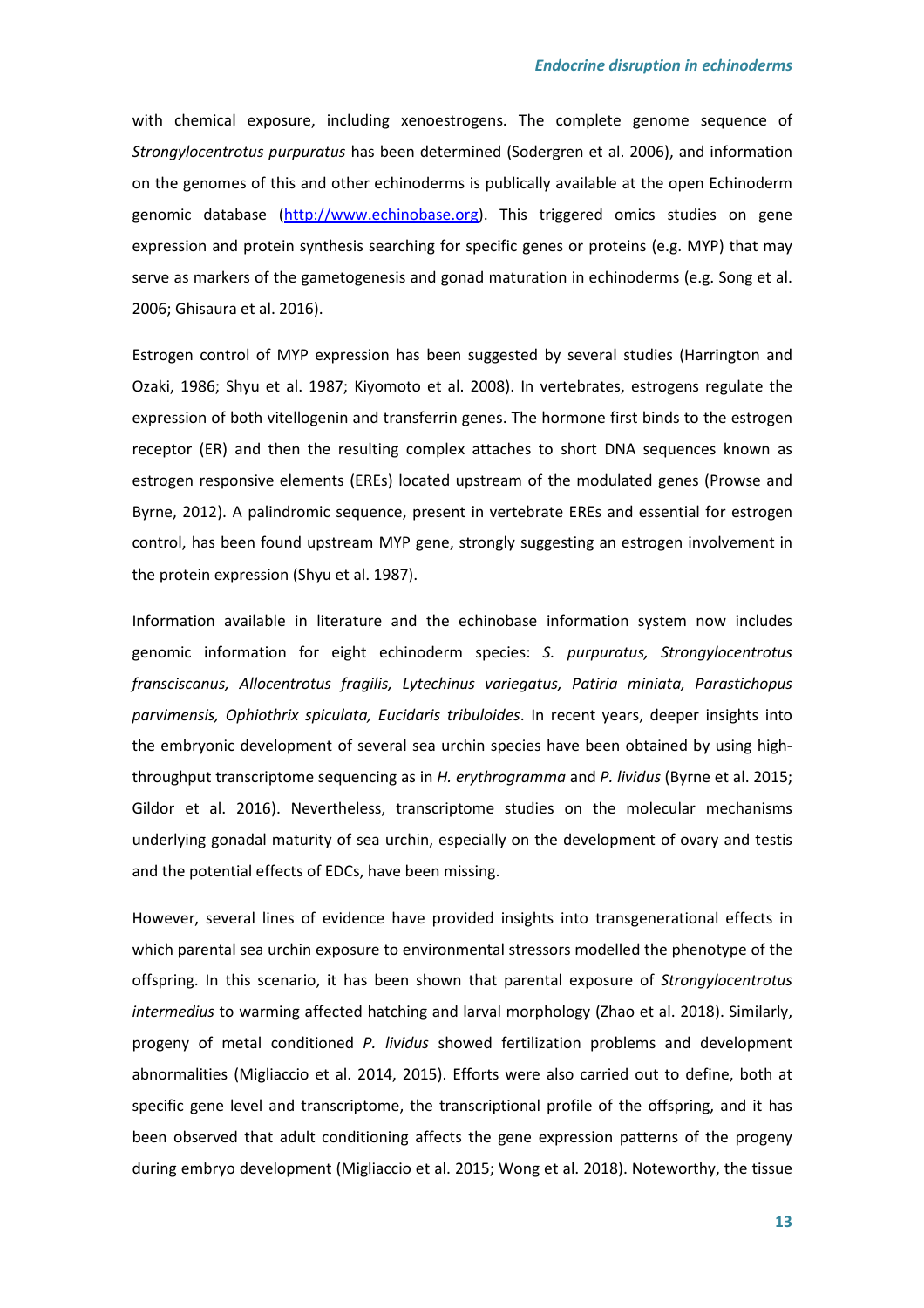specific response of adult members of Echinodermata has been addressed (Matranga et al. 2012) and RNAseq studies characterized the transcriptome of different adult tissues including ovary and testis from the sea urchin species *Arbacia lixula* (Perez-Portela et al. 2016), *Loxechinus albus* (Gaitián-Espitia et al. 2016) and *Strongylocentrotus nudus* (Jia et al. 2017).

Although a number of issues still need to be addressed, in recent years, next-generation sequencing (NGS) technologies have emerged as important tools for obtaining genomic or transcriptomic data and gene regulatory networks (GRNs) (Lowe et al. 2017), which describe interactions for development process, where perturbation experiments represent one of the key methods that are going to help to understand issues in endocrine systems of echinoderms and the potential effects of xenoestrogens.

## **References**

- Alqaisi, K. M., Lamare, M. D., Grattan, D. R., Damsteegt, E. L., Schneider, W. J., & Lokman, P. M. (2016). A comparative study of vitellogenesis in Echinodermata: Lessons from the sea star. Comparative Biochemistry and Physiology Part A: Molecular & Integrative Physiology, 198, 72-86.
- Barbaglio, A., Sugni, M., Di Benedetto, C., Bonasoro, F., Schnell, S., Lavado, R., ... & Carnevali, D. M. C. (2007). Gametogenesis correlated with steroid levels during the gonadal cycle of the sea urchin Paracentrotus lividus (Echinodermata: Echinoidea). Comparative Biochemistry and Physiology Part A: Molecular & Integrative Physiology, 147(2), 466- 474.
- Barker MF, Xu RA (1993) Effects of estrogens on gametogenesis and steroid levels in the ovaries and pyloric caeca of *Sclerasterias mollis* (Echinodermata: Asteroidea). Invertebr Reprod Dev 24:53–58.7
- Beiras, R. (2018). Marine pollution. Sources, Fate and Effects of Pollutants in Coastal Ecosystems. Elsevier, Amsterdam.
- Botticelli CR, Hisaw FL, Wotiz HH (1961) Estrogens and progesterone in the sea urchin (*Strongylocentrotus franciscanus*) and Pecten (*Pecten hericius*) P.S.E.B.M. 106: 887- 889.
- Brooks, J. M., & Wessel, G. M. (2002). The major yolk protein in sea urchins is a transferrin-like, iron binding protein. Developmental biology, 245(1), 1-12.
- Byrne, M. (1990). Annual reproductive cycles of the commercial sea urchin *Paracentrotus lividus* from an exposed intertidal and a sheltered subtidal habitat on the west coast of Ireland. Marine Biology, 104(2), 275-289.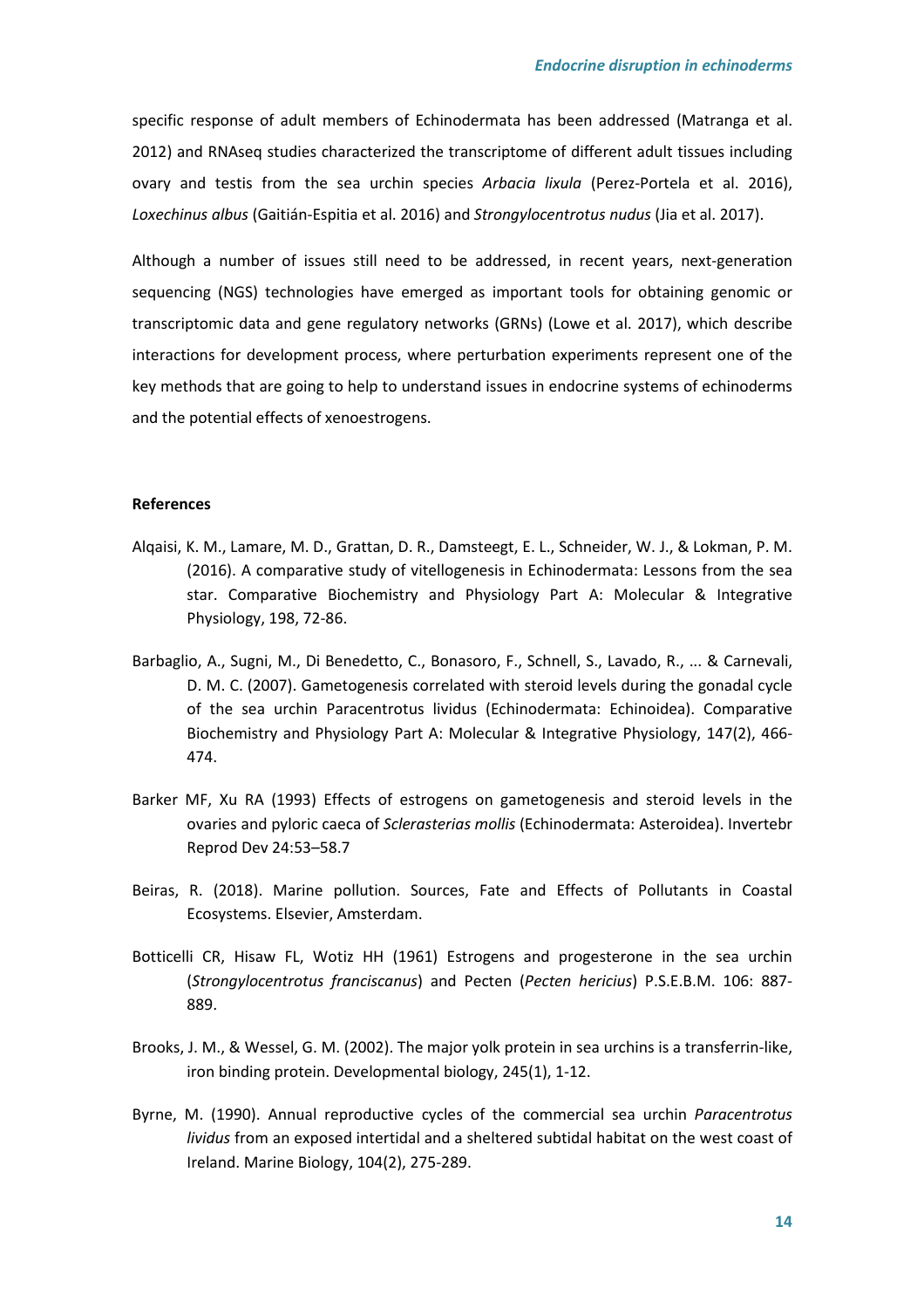- Byrne, M., Koop, D., Cisternas, P., Strbenac, D., Yang, J.Y., Wray, G.A., 2015. Transcriptomic analysis of Nodal- and BMP-associated genes during juvenile development of the sea urchin *Heliocidaris erythrogramma*. Marine genomics 24 Pt 1, 41-45.
- Carnevali, M. C., Bonasoro, F. F., P. and S. Galassi. 2003. Regenerative potential and effects of exposure to pseudo-estrogenic contaminants (4-nonylphenol) in the crinoid Antedon mediterranea. Echinoderm Research 2001. Balkema Rotterdam, Netherlands: pp. 201- 207.
- Carnevali, M. D. C., F. Bonasoro, M. Patruno, M. C. Thorndyke and S. Galassi. 2001. PCB exposure and regeneration in crinoids (Echinodermata). Marine Ecology Progress Series, 215: 155-167.
- Cervello, M., & Matranga, V. (1989). Evidence of a precursor-product relationship between vitellogenin and toposome, a glycoprotein complex mediating cell adhesion. Cell differentiation and development, 26(1), 67-76.
- Coteur, G., B. Danis, S. W. Fowler, J. L. Teyssié, P. Dubois and M. Warnau. 2001. Effects of PCBs on Reactive Oxygen Species (ROS) Production by the Immune Cells of *Paracentrotus lividus* (Echinodermata). Marine Pollution Bulletin, 42 (8): 667-672.
- Dev, S., & Robinson, J. J. (2014). Comparative biochemical analysis of the major yolk protein in the sea urchin egg and coelomic fluid. Development, growth & differentiation, 56(6), 480-490.
- Dieleman, S.J., Schoenmakers, H.N.J., 1979. Radioimmunoassay to determine the presence of progesterone and estrone in starfish *Asterias rubens*. Gen. Comp. Endocrinol. 39, 534– 542.
- Fuji, A. (1960). Superficial and histological gonadal changes in gametogenic process of two sea urchins, *Strongylocentrotus nudus* and *S. intermedius*. Bull. Fac. Fish. Hokkaido Univ, 11, 1-14.
- Gaitán-Espitia, J. D., Sánchez, R., Bruning, P., & Cárdenas, L. (2016). Functional insights into the testis transcriptome of the edible sea urchin *Loxechinus albus*. Scientific reports, 6, 36516.
- Ghisaura, S., B. Loi, G. Biosa, M. Baroli, D. Pagnozzi, T. Roggio, S. Uzzau, R. Anedda and M. F. Addis. 2016a. Proteomic changes occurring along gonad maturation in the edible sea urchin *Paracentrotus lividus*. Journal of Proteomics, 144: 63-72.
- Gildor, T., Malik, A., Sher, N., Avraham, L., Ben-Tabou de-Leon, S., 2016. Quantitative developmental transcriptomes of the Mediterranean sea urchin Paracentrotus lividus. Marine genomics 25, 89-94.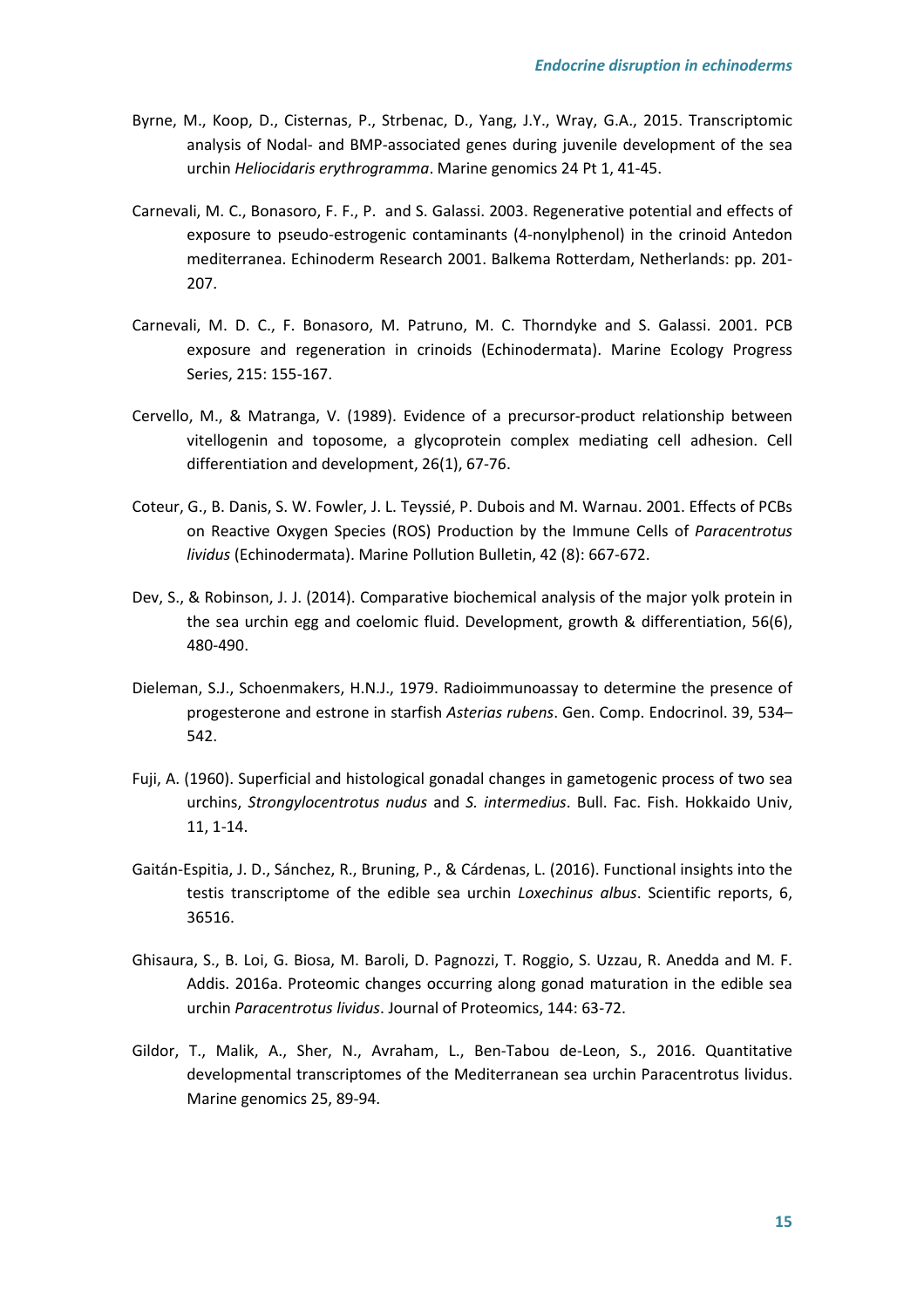- Gratwohl, E. K. M., Kellenberger, E., Lorand, L., & Noll, H. (1991). Storage, ultrastructural targeting and function of toposomes and hyalin in sea urchin embryogenesis. Mechanisms of development, 33(2), 127-138.
- Harrington, F. E., & Easton, D. P. (1982). A putative precursor to the major yolk protein of the sea urchin. Developmental biology, 94(2), 505-508.
- Harrington, F. E., & Ozaki, H. (1986). The major yolk glycoprotein precursor in echinoids is secreted by coelomocytes into the coelomic plasma. Cell differentiation, 19(1), 51-57.
- Hayley, M., Sun, M., Merschrod S, E. F., Davis, P. J., & Robinson, J. J. (2008). Biochemical analysis of the interaction of calcium with toposome: a major protein component of the sea urchin egg and embryo. Journal of cellular biochemistry, 103(5), 1464-1471.
- Jia Z, Wang Q, Wu K, Wei Z, Zhou Z, Liu X (2017) De novo transcriptome sequencing and comparative analysis to discover genes involved in ovarian maturity in Strongylocentrotus nudus Comparative Biochemistry and Physiology Part D: Genomics and Proteomics 23:27-38
- Kari, B. E., & Rottmann, W. L. (1985). Analysis of changes in a yolk glycoprotein complex in the developing sea urchin embryo. Developmental biology, 108(1), 18-25.
- Kiyomoto, M., Kikuchi, A., Morinaga, S., Unuma, T., & Yokota, Y. (2008). Exogastrulation and interference with the expression of major yolk protein by estrogens administered to sea urchins. Cell biology and toxicology, 24(6), 611.
- Lavado R, Sugni M, Candia Carnevali MD, Porte C (2006a) Triphenyltin alters androgen metabolism in the sea urchin Paracentrotus lividus. Aquat Toxicol 79 (2006) 247–256.
- Lavado R, Barbaglio A, Candia Carnevali MD, Porte C (2006b) Steroid levels in crinoid echinoderms are altered by exposure to model endocrine disruptors. Steroids 71:489– 497.
- Lowe, E. K., Cuomo, C., & Arnone, M. I. (2017). Omics approaches to study gene regulatory networks for development in echinoderms. Briefings in functional genomics, 16(5), 299-308.
- Mantilla-Aldana L, Pereira-Pinto E, Campoy-López P, Beiras R (2019) Pixelar Index: a new approach quantitative method to the estimation of reproductive condition in the edible sea urchin, *Paracentrotus lividus*, by image analysis. Aquaculture International: under review.
- Matranga, V., A. Pinsino, M. Celi, A. Natoli, R. Bonaventura, H. Schröder and W. Müller. 2005. Monitoring chemical and physical stress using sea urchin immune cells. Echinodermata. Springer. Berlin Heidelberg. 85-110.
- Matranga V, Pinsino A, Randazzo D, Giallongo A, Dubois P (2012) Long-term environmental exposure to metals (Cu, Cd, Pb, Zn) activates the immune cell stress response in the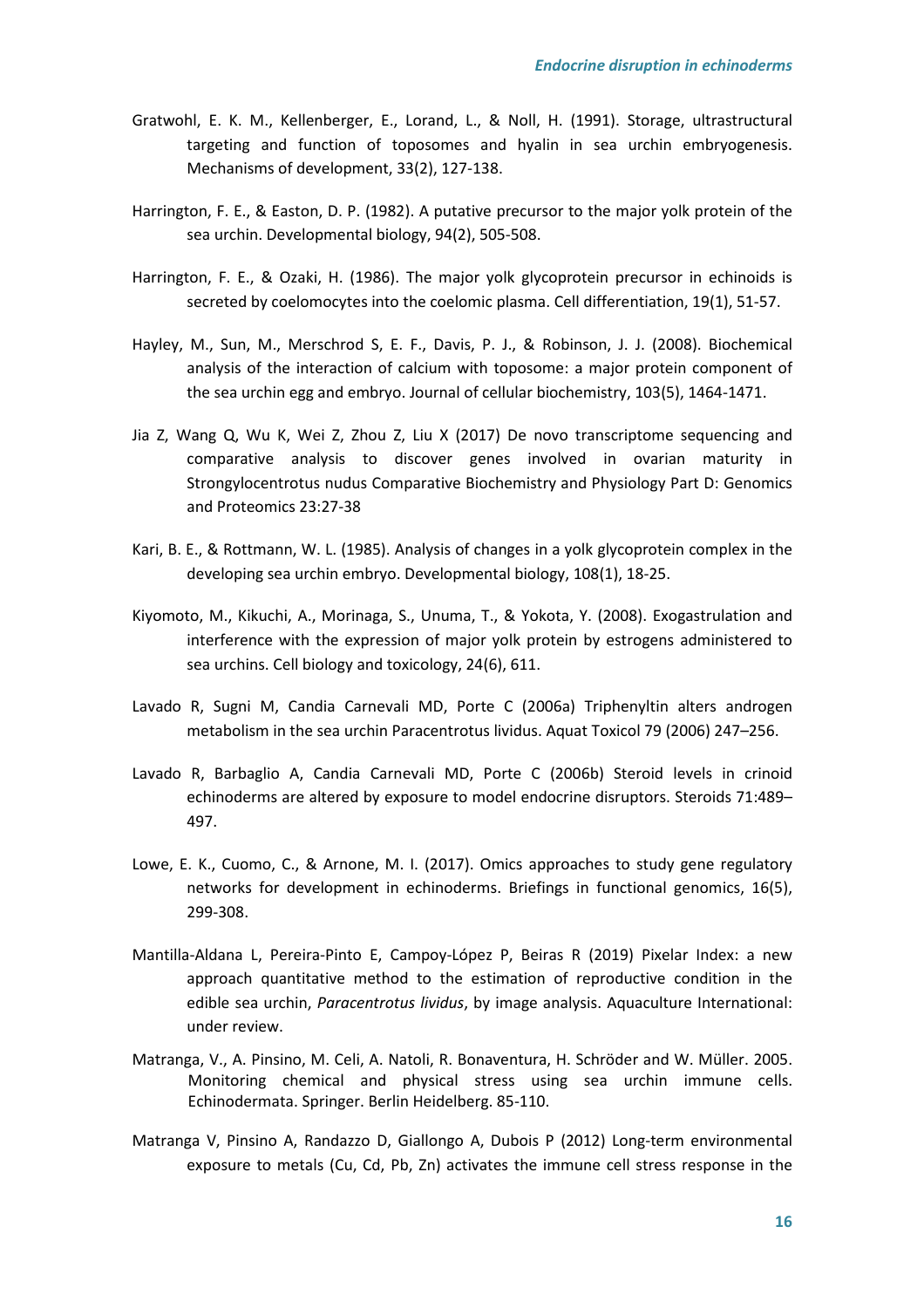common European sea star (*Asterias rubens*) Marine environmental research 76:122- 127.

- Migliaccio O, Castellano I, Cirino P, Romano G, Palumbo A (2015) Maternal exposure to cadmium and manganese impairs reproduction and progeny fitness in the sea urchin *Paracentrotus lividus* PloS one 10:e0131815.
- Migliaccio O, Castellano I, Romano G, Palumbo A (2014) Stress response to cadmium and manganese in *Paracentrotus lividus* developing embryos is mediated by nitric oxide Aquatic Toxicology 156:125-134
- Noll, H., Alcedo, J., Daube, M., Frei, E., Schiltz, E., Hunt, J., ... & Lee, H. (2007). The toposome, essential for sea urchin cell adhesion and development, is a modified iron-less calciumbinding transferrin. Developmental biology, 310(1), 54-70.
- Pérez-Portela R, Turon X, Riesgo A (2016). Characterization of the transcriptome and gene expression of four different tissues in the ecologically relevant sea urchin *Arbacia lixula* using RNA-seq Molecular ecology resources 16:794-808.
- Prowse, T. A., & Byrne, M. (2012). Evolution of yolk protein genes in the Echinodermata. Evolution & development, 14(2), 139-151.
- Scott, L. B., & Lennarz, W. J. (1989). Structure of a major yolk glycoprotein and its processing pathway by limited proteolysis are conserved in echinoids. Developmental biology, 132(1), 91-102.
- Shyu, A. B., Blumenthal, T., & Raff, R. A. (1987). A single gene encoding vitellogenin in the sea urchin Strongylocentrotus purpuratus: sequence at the 5′ end. Nucleic acids research, 15(24), 10405-10417.
- Sodergren et al., 2006. The Genome of the Sea Urchin *Strongylocentrotus purpuratus*. Science, 314 (5801): 941-952.
- Song, J. L., J. L. Wong and G. M. Wessel. 2006. Oogenesis: Single cell development and differentiation. Developmental Biology, 300 (1): 385-405.
- Sugni et al. (2007) Endocrine disrupting compounds and echinoderms: new ecotoxicological sentinels for the marine ecosystem. Ecotoxicology 16:95–108.
- Sugni et al. (2012) Journal of the Marine Biological Association of the United Kingdom, 2012, 92(6), 1419–1426.
- Takahashi N (1982a) The relation between injection of steroids and ovarian protein amounts in the starfish Asterina pectinifera. Bull J Soc Sci Fish 48:509–511 (in Jap.)
- Takahashi N (1982b) Effect of injection of steroids on the starfish testes Asterina pectinifera. Bull J Soc Sci Fish 48:13–15 (in Jap.)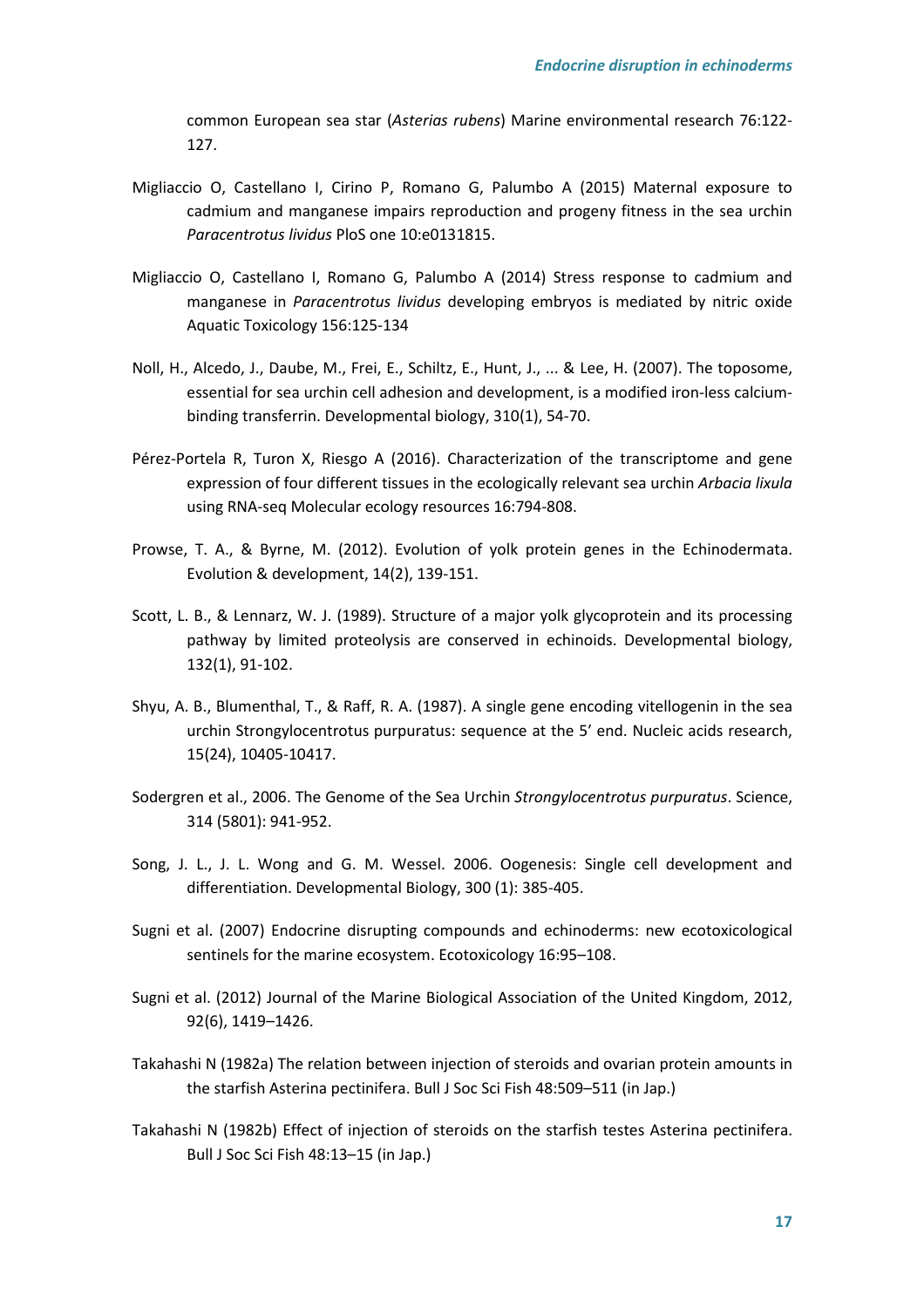- Unuma, T., Suzuki, T., Kurokawa, T., Yamamoto, T., & Akiyama, T. (1998). A protein identical to the yolk protein is stored in the testis in male red sea urchin, Pseudocentrotus depressus. The Biological Bulletin, 194(1), 92-97.
- Unuma, T., Yamamoto, T., Akiyama, T., Shiraishi, M., & Ohta, H. (2003). Quantitative changes in yolk protein and other components in the ovary and testis of the sea urchin *Pseudocentrotus depressus*. Journal of Experimental Biology, 206(2), 365-372.
- Unuma, T., Ikeda, K., Yamano, K., Moriyama, A., & Ohta, H. (2007). Zinc-binding property of the major yolk protein in the sea urchin− implications of its role as a zinc transporter for gametogenesis. The FEBS journal, 274(19), 4985-4998.
- Unuma, T., Konishi, K., Kiyomoto, M., Matranga, V., Yamano, K., Ohta, H., & Yokota, Y. (2009). The major yolk protein is synthesized in the digestive tract and secreted into the body cavities in sea urchin larvae. Molecular Reproduction and Development: Incorporating Gamete Research, 76(2), 142-150.
- Unuma, T., Nakamura, A., Yamano, K., & Yokota, Y. (2010). The sea urchin major yolk protein is synthesized mainly in the gut inner epithelium and the gonadal nutritive phagocytes before and during gametogenesis. Molecular reproduction and development, 77(1), 59-68.
- Walker, C. W., M. P. Lesser and T. Unuma. 2013. Sea Urchin Gametogenesis Structural, Functional and Molecular/Genomic Biology. In: M. L. John. Sea Urchins: Biology and Ecology. Elsevier. 25-43.
- Wasson, K. M., Hines, G. A., & Watts, S. A. (1998). Synthesis of Testosterone and 5α-Androstanediols during Nutritionally Stimulated Gonadal Growth in *Lytechinus variegatus* Lamarck (Echinodermata: Echinoidea). General and comparative endocrinology, 111(2), 197-206.
- Wasson et al. 2000a. Levels of progesterone, testosterone, and estradiol, and androstenedione metabolism in the gonads of *Lytechinus variegatus* (Echinodermata: Echinoidea). Comparative Biochemistry and Physiology Part C 126 (2000) 153 – 165
- Wasson et al. 2000b. Progesterone metabolism in the ovaries and testes of the echinoid *Lytechinus variegatus* (Lamarck) Echinodermata Comp Biochem Physiol 127C:263-272.
- Wasson KM, Gower BA, Watts SA. 2000c. Responses of ovaries and testes of *Lytechinus variegatus* to dietary administration of estradiol, progesterone and testosterone. Mar Biol 137:245–255.
- Wasson & Watts 2013. Endocrine Regulation of Echinoid Reproduction. Chapter 5 in: JM Lawrennce (ed.) Sea Urchins: Biology and Ecology. Pp. 60-67. Elsevier.
- Wong JM, Johnson KM, Kelly MW, Hofmann GE (2018). Transcriptomics reveal transgenerational effects in purple sea urchin embryos: Adult acclimation to upwelling